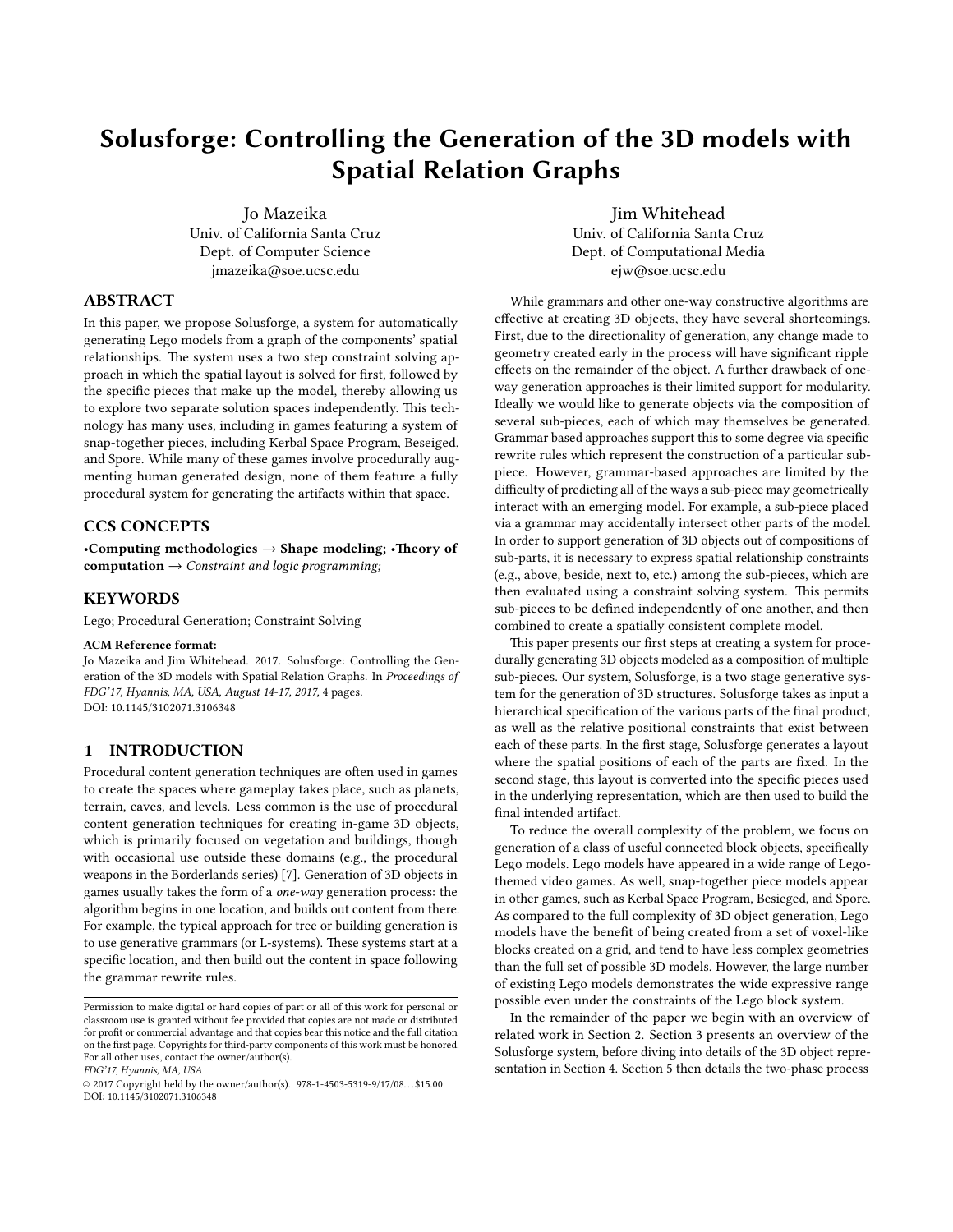FDG'17, August 14-17, 2017, Hyannis, MA, USA Joseph Martin Annual Medicine and Joseph Martin Whitehead

<span id="page-1-5"></span>

Figure 1: Two sample outputs; a car model and a twinsquares model

(sketch, then realization) for realizing 3D objects such that they are consistent with a set of spatial constraints.

#### <span id="page-1-0"></span>2 PRIOR WORK

Game asset generation is a rich field of research, and work has been done in a wide array of domains, including trees [\[2\]](#page-3-2), caves [\[8\]](#page-3-3), buildings [\[11,](#page-3-4) [17\]](#page-3-5) and even entire cities [\[12\]](#page-3-6). These systems all use a variety of techniques, but most of them lean heavily on L-system grammars, which allow for the organic evolution of the artifacts.

However, in this paper, our technology of choice is constraint solving, and more specifically Answer Set Programming. Answer Set Programming (ASP) is a declarative problem solving paradigm in which the programs represent the specification of problem, which is solved by executing the program in an answer-set solver [\[4\]](#page-3-7). In particular, we use Gringo (version 5), the chosen language of the Potassco ASP project.<sup>[1](#page-1-3)</sup>

In recent years, several Procedural Generation systems have used ASP as the backbone of their generative process [\[1,](#page-3-8) [15\]](#page-3-9). For generation tasks, a core strength of ASP is the ability to carve away undesirable portions of the expressive range of a generator without having to redefine the base generative space.

However, ASP is not the only constraint solving paradigm used for procedural generation. Merrell in [\[10\]](#page-3-10) describes a system that extrapolates out a larger area from a much smaller model, and there is an entire literature devoted to using constraint solving for space layout problems [\[9,](#page-3-11) [14\]](#page-3-12).

Finally, there are a number of papers on generative Lego structures, meaning that the physical properties of Lego bricks are well modeled. Several systems have been implemented to generate arbitrary free-standing Lego structures  $[3, 5, 13, 16]$  $[3, 5, 13, 16]$  $[3, 5, 13, 16]$  $[3, 5, 13, 16]$  $[3, 5, 13, 16]$  $[3, 5, 13, 16]$  $[3, 5, 13, 16]$ . The baseline structure of Legos, rectangular bricks that can connect top-to-bottom, is very simple to represent and reason over within a computational system (similarly to voxels), and because of these well-known physical properties, we can worry less about a model being nonviable.

#### <span id="page-1-1"></span>3 SYSTEM OVERVIEW

Solusforge is a system for generating Lego models from a highlevel hierarchical representation of the structure, which we call the specification of the structure. In the specification, we incorporate all of the positional constraints of the model, as well the hierarchy of the different base-level components of the model.

<span id="page-1-3"></span>

<span id="page-1-4"></span>

Figure 2: Hierarchical decomposition of a Lego car, with the node representing Lego groups highlighted

From the specification, we generate a sketch. A sketch fixes the particular sizes and positions of the components contained in the specification. Depending on the constraints and components, multiple sketches can be created from a single specification. The differences between the sketches all are visually distinct, which allows a user to sift through the sketches to find ones that meet particular criteria, or to provide alternate options for the realization. Then, we have the realization step. In this, we take the sketches and decide on a configuration of Lego bricks to fill out the sketch so that the final model can be realized. This step mainly focuses on solving for the sets of pieces that fill in specified volumes of spaces. There can be multiple different layouts produced from the same sketch, representing different possible realizations into Lego bricks.

# <span id="page-1-2"></span>4 OBJECT REPRESENTATION

In order to generate 3D Lego objects, we need a way of encoding our models that allows for expressivity both from the human author and the generative system itself.

To that end, we developed a hierarchical object representation using a tree structure. The format is a decomposition hierarchy, where the children of a node represent the proper parts—or parts that are not equal to the whole—of that node. For instance, consider the decomposition of a Lego car shown in Figure [2.](#page-1-4) At the bottom of the tree are indivisible leaves, the portions of the whole that cannot be subdivided further, and that ground out into actual collections of Lego bricks. These collections are called "Lego groups," and the object representation can be seen as a way of organizing these Lego groups. Referring back to our car example, Figure [2](#page-1-4) shows the different Lego groups within the decomposition, highlighting the nodes in question.

Lego groups are divided, broadly, into two categories: piece groups that represent a finite and fixed collection of pieces, and volume groups that instead represent a volume of space to filled in by some combination of pieces. This distinction will be important in the generation process, as the system treats these separately for two reasons.

First, volume groups are allowed to intersect and overlap arbitrarily with other groups, while the intersection of two piece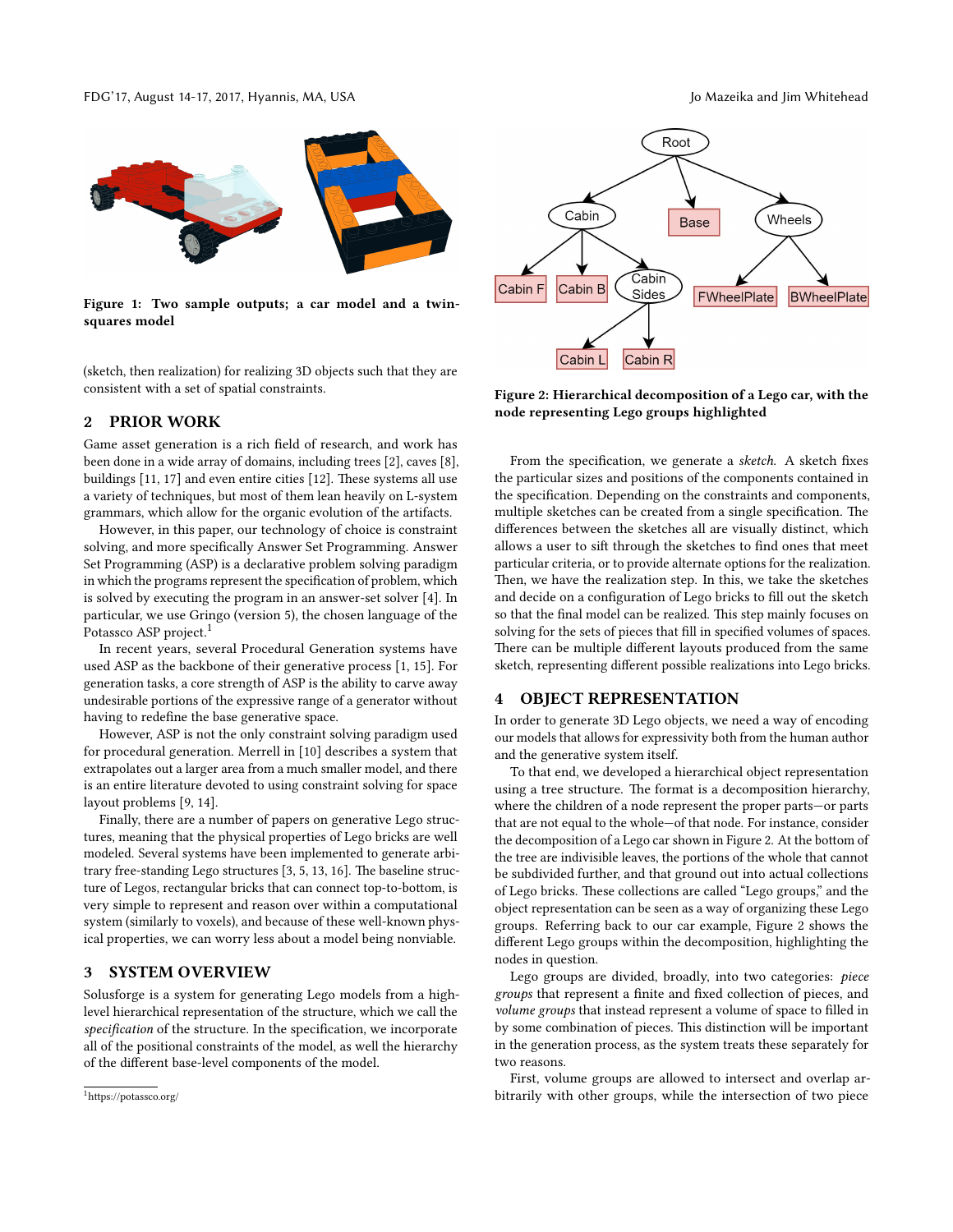<span id="page-2-1"></span>

Figure 3: The graph of constraints on the car model

groups is strictly prohibited. This allows for expression of concepts like "A window is placed in the middle of a wall" and "Two rooms, which have their walls represented as a volume group, share a wall" without having to break up the representations in counterintuitive ways. Because of these, we have our second reason, namely that the generator separates out from the rest of the spatial constraint solving, the step in which it solves for the precise configuration of bricks that make up a volume group. This will be detailed later, in the description of the generation process.

Of course, in order to say where two groups are relative to each other requires additional information in the object representation beyond the simple hierarchy. So, in addition to the decomposition hierarchy above, we also include a general graph of constraints that exist between the different nodes. These constraints are positional information, such as a piece group inset to a volume group, or a piece group atop of another piece group. This allows us to constrain the relative positions of Lego groups as much or as little as we need, barring some fixed properties. For our car model, Figure [3](#page-2-1) shows the graph of constraints.

Formally, an object representation is as follows:

First is a list that describes the tree. The first line always refers to the root, and each subsequent line has the ID of the node (typically a human-readable name, but it can be any unique string), the name of its parent, and the name and parameters of the associated Lego group, if any. For instance, consider the example of the car shown in Figure [1.](#page-1-5) The representation of the hierarchy looks like:

Root. Base ( $lg$ -CarBase)  $\rightarrow$  Root. Wheels  $\rightarrow$  Root. FrontWheelPlate (lg\_PlateWithWheels)  $\rightarrow$  Wheels. BackWheelPlate (lg\_PlateWithWheels)  $\rightarrow$  Wheels.  $Cabin \rightarrow Root$ . CabinFront (lg\_WindshieldWithBase)  $\rightarrow$  Cabin. CabinBack (lg\_BrickVolume)  $\rightarrow$  Cabin.  $CabinSides \rightarrow Cabin.$ CabinSideL (lg\_SplayedPlatesL)  $\rightarrow$  CabinSides. CabinSideR (lg\_SplayedPlatesR)  $\rightarrow$  CabinSides.

Next is the set of constraints required to ensure that all of the pieces are in their correct place, forming the graph shown in Figure [3.](#page-2-1) In the file, these are represented in the following way:

FrontWheelPlate → Base (UnderFront).  $CabinFront \rightarrow Base (TopFront).$ …

# <span id="page-2-0"></span>5 OBJECT REALIZATION

With our object specification in place, we now need to generate a Lego model from it. Clingo, an ASP solver, is the primary technology [\[6\]](#page-3-17) use for both the Sketch and Realization steps in Solusforge. In this way, our system flow is simply to setup the constraint solving problems, pass them to Clingo, and interpret the returned answer set or sets. While the order of statements in ASP files doesn't matter, different chunks of the files are grouped together for readability and comprehension<sup>[2](#page-2-2)</sup>.

# 5.1 Sketch Step

The sketch step solves for the sizes and positions of all of the groups in an object, providing a fixed layout for the final model. This step takes as input the object specification. First, we setup some initial machinery — bounds on the overall size of the model, and the rules for how to handle the data from the specification.

We list all of the Lego groups from the specification, including their name and their size, as well as all of the constraints from the specification's graph. Finally, we include one final set of common sense constraints — no two piece groups can intersect each other in space. Since piece groups represent physical Lego pieces, their intersection would be the equivalent of physical Lego pieces intersecting each other. However, volume groups can be intersected by piece groups and other volume groups. This allows us to represent windows inserted into walls and two rooms sharing walls in a simple fashion.

We can now solve for the sketches, which consist of the positions and sizes for all of the Lego groups. By collecting multiple variations, and adjusting for the models being offset relative to each other, we can construct the complete possibility space for the sketches that can be produced by the specification. While some of the changes between the sketches may be subtle, they are noticeable and non-trivial compared to the difference between results in the next step.

For instance, let's refer back to the car example. Here, we have the constraints and groups shown in Figure [3.](#page-2-1) We list all of the groups as follows, referring to them not by the name of the node, but the name of the underlying Lego group:

|                              | "Base", (10,1,4)           |
|------------------------------|----------------------------|
| • Piece Groups:              | "CabinFront", $(3,4,4)$    |
|                              | "CabinSideR", $(6,3,2)$    |
|                              | "CabinSideL", $(6,3,2)$    |
|                              | "FrontWheelPlate", (1,2,6) |
| "BackWheelPlate", (1,2,6)    |                            |
| • Volume Groups: "CabinBack" |                            |

The numbers in each of the piece groups represent the sizes of each of the groups. We also include all of the constraints, similarly to how they were referred to in the input file, consisting of the pairs of pieces and the description of how they relate to each other.

<span id="page-2-2"></span> $2$ See https://github.com/jomazeika/SolusForge for detailed code